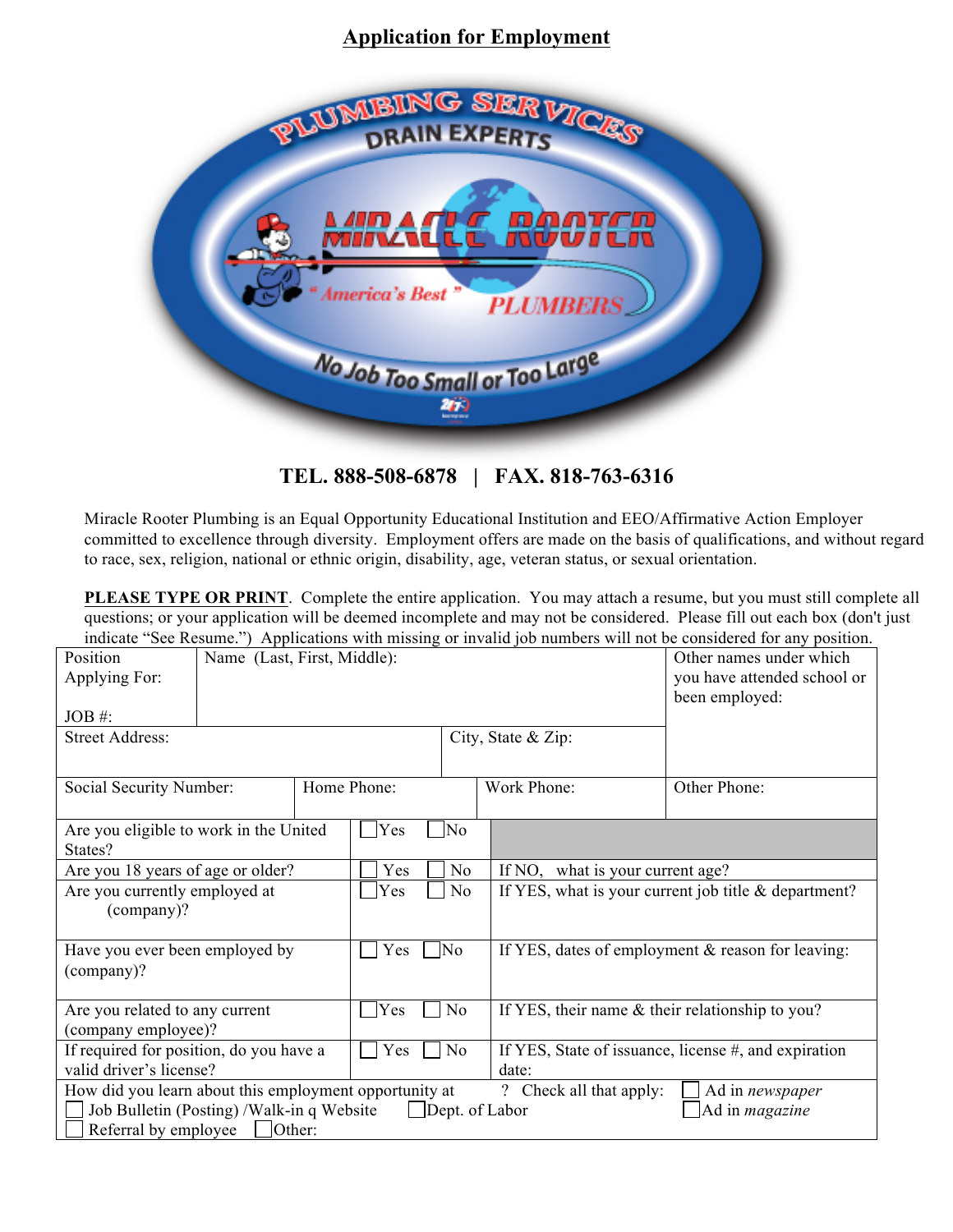## **EDUCATION**

| <b>Name of School</b>                                                                                                    | <b>City/State</b> | Did you<br>graduate?               | If $No, \# of$<br>years left to<br>graduate | If Yes, date<br>of<br>Graduation | <b>Degree</b><br>received | Major |
|--------------------------------------------------------------------------------------------------------------------------|-------------------|------------------------------------|---------------------------------------------|----------------------------------|---------------------------|-------|
| High School:                                                                                                             |                   | $\Box$ No<br>Yes                   |                                             |                                  |                           |       |
| GED:                                                                                                                     |                   | $\overline{\phantom{a}}$ No<br>Yes |                                             |                                  |                           |       |
| Other School:                                                                                                            |                   | $\log$<br>Yes                      |                                             |                                  |                           |       |
| College:                                                                                                                 |                   | Yes<br>$\overline{\rm No}$         |                                             |                                  |                           |       |
| College:                                                                                                                 |                   | Yes<br>No                          |                                             |                                  |                           |       |
| College:                                                                                                                 |                   | Yes<br>N <sub>o</sub>              |                                             |                                  |                           |       |
| Other credentials/licenses/professional affiliations, etc., which are relevant to the job(s) for which you are applying. |                   |                                    |                                             |                                  |                           |       |
|                                                                                                                          |                   |                                    |                                             |                                  |                           |       |

**SKILLS:** Please list technical skills, clerical skills, trade skills, etc., relevant to this position. Include relevant computer systems and software packages of which you have a working knowledge, and note your level of proficiency (basic, intermediate, expert)

**WORK EXPERIENCE**-Please detail your entire work history. Begin with your current or most recent employer. If you held multiple positions with the same organization, detail each position separately. Attach additional sheets if necessary. Omission of prior employment may be considered falsification of information. Please explain any gaps in employment. Include full-time military or volunteer commitments. **PLEASE DO NOT** complete this information with the notation "See Resume." **PLEASE NOTE:** Miracle Rooter Plumbing reserves the right to contact all current and former employers for reference information.

| Dates Employed (most recent<br>position)<br>From:<br>To | $\Box$ Full time<br>Part-time<br>If part-time, $# hrs./wk$ : | Title:                                                                             |
|---------------------------------------------------------|--------------------------------------------------------------|------------------------------------------------------------------------------------|
| <b>Starting Salary:</b>                                 | Organization Name and Address:                               |                                                                                    |
| Final Salary:                                           |                                                              |                                                                                    |
| Supervisor's Name, Title and<br>Phone $#$ :             | Other Reference Name, Title and<br>Phone $#$ :               | Contact my current references:<br>At any time<br>Only if I am a finalist candidate |
| Primary duties:                                         |                                                              | Reason for Leaving:                                                                |